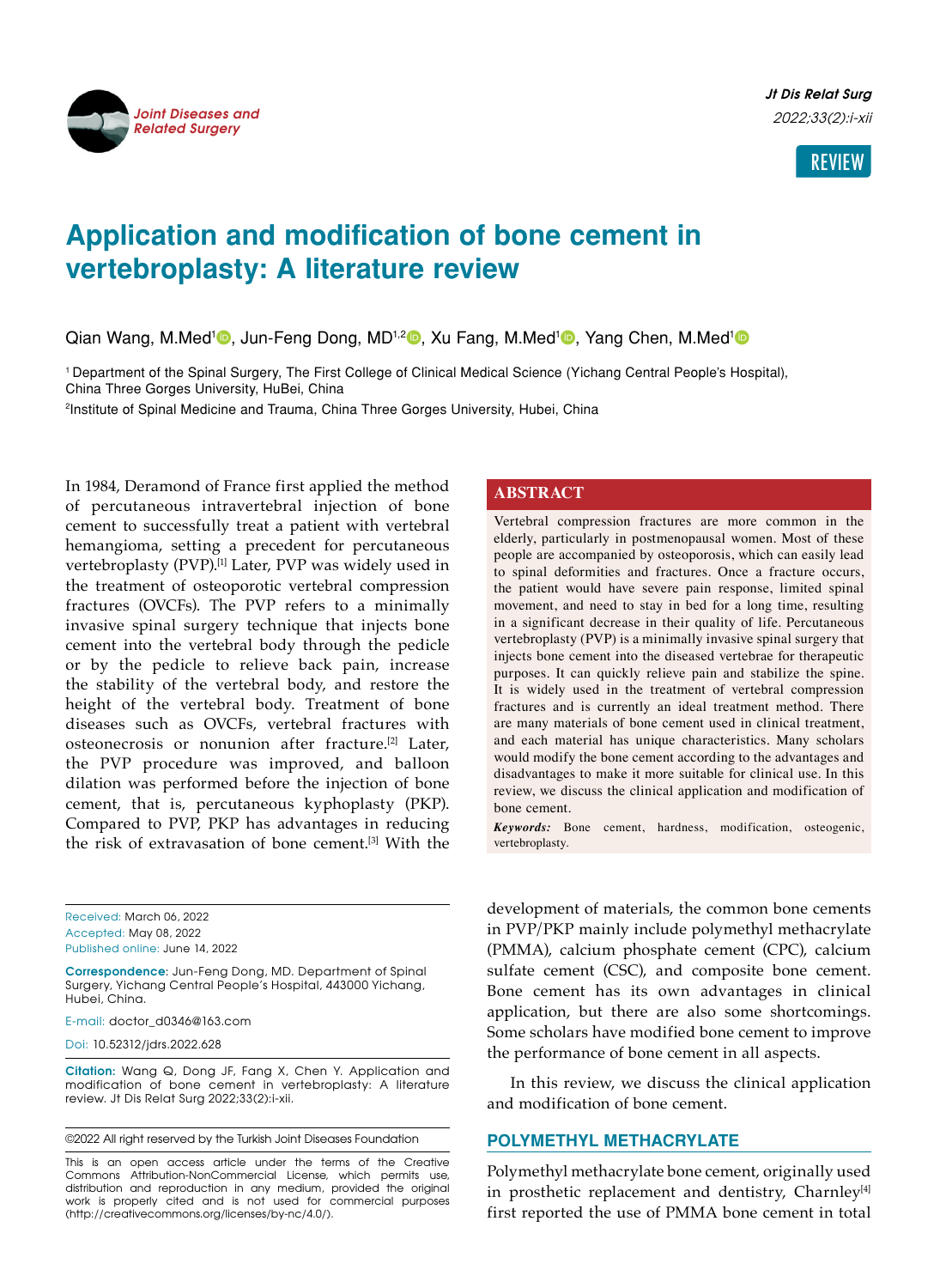hip replacement, and then widely used in various orthopedic surgery. The main component of PMMA bone cement is a self-curing acrylic compound, which is composed of powder and liquid.<sup>[5]</sup> The powder contains benzoyl peroxide, barium sulfate, etc. The liquid component is mainly methyl methacrylate monomer, N-N dimethyl methacrylate base p-toluidine and hydroquinone.

The PMMA bone cement has many advantages, such as injectability, short self-curing time, high adhesion, low price, early pain relief, and good mechanical properties. It is a commonly used bone cement in vertebroplasty. Experiments confirmed that the tensile and compressive strengths of PMMA bone cement were as high as 49 MPa and 114 MPa, respectively.[6] Due to the similar thermodynamic properties and better mechanical properties of bone, PMMA bone cement has been widely used in orthopedic surgery.<sup>[7]</sup> It is mainly used for the fixation of prosthesis and bone, dental applications, various intra-articular fixation, etc. The PMMA bone cement is a commonly used bone cement in PVP/PKP and has been used to treat vertebral compression fractures caused by various reasons such as tumors or osteoporosis. Dwivedi et al.<sup>[8]</sup> performed vertebroplasty in 52 patients with persistent pain and painful osteoporosis after vertebral compression fractures, with an average injection of 2.20 to 2.22 mL of PMMA bone cement, and the pain score at 24 h after operation decreased from 8.03 to 8.25 before operation to 2.45-2.60. Nas et al. $[9]$  performed a retrospective analysis of 52 patients with primary malignancies who underwent vertebroplasty using PMMA bone cement, 43 of them (79 vertebrae in total) had a Visual Analog Scale (VAS) score, and the median preoperative patient VAS score was 8, decreased to 3 within one day after surgery, and decreased to 2 within one week after surgery. He et al.[10] conducted a retrospective analysis of 11 patients with symptomatic Schmorl's nodes (SNs) who were treated with vertebroplasty and injected with PMMA bone cement. The preoperative VAS score of the patients was 7.9, which decreased 4 h after surgery to 2.1. During 58 months of follow-up, the average VAS was 1.8, and no postoperative complications occurred during the follow-up period.

With the application of PMMA bone cement, it is found that there are many shortcomings, such as inability to degrade, low biocompatibility, easy to cause surrounding tissue damage due to polymerization exotherm, residual monomer toxicity, or bone cement leakage. The PMMA bone cement has low biocompatibility, does not form a trabecular structure with the surrounding cancellous bone, and generates a lot of heat during the polymerization process, and the local temperature can reach 44 to 113°C.[11] During the exothermic process, the toxic compound methacrylate is formed, and if the polymerization reaction of PMMA bone cement is not complete, methyl methacrylate (MMA) monomer will be released.<sup>[12]</sup> The release of monomers into the circulatory system can lead to the development of bone cement implantation syndrome.[13] Early *in vivo* release from PMMA particles and fragments also results in the release of inflammatory mediators and cellular damage.<sup>[14]</sup> Trumm et al.<sup>[15]</sup> conducted a retrospective analysis of 202 patients undergoing vertebroplasty and found that the local leakage rate of PMMA was 58.6%. The injection of PMMA bone cement into the vertebral body increases the possibility of fracture of the adjacent vertebral body. However, Hou et al.<sup>[16]</sup> confirmed in their meta-analysis that controlling the distribution of bone cement in the vertebral body could reduce the incidence of refracture of adjacent vertebral bodies after surgery.

# **Calcium Phosphate Cement**

The main components of CPC are various calcium phosphate salts, which are mixed with calcium phosphate powder and liquid components. The CPC is composed of two kinds of calcium phosphate salts such as tricalcium phosphate (TCP), tetracalcium phosphate (TTCP), calcium hydrogen phosphate dihydrate (DCPD), calcium dihydrogen phosphate (MCPM) and calcium hydrogen phosphate anhydrous (DCPA). Made in various combinations. The CPC has the advantages of excellent molding ability, slight exothermic solidification, good osteoconductivity and biocompatibility, and injectability, which has attracted the attention of scholars.[17,18] Calcium phosphate bone cement has self-curing ability and degradability under physiological conditions, and the product after hydration is hydroxyapatite. Studies have found that calcium phosphate has good biocompatibility and can be dissolved and finally replaced by bone tissue.[19] Also, CPCs have high porosity, which facilitates the resorption of bone CPCs and the formation of bone trabeculae. After continuous research and development, CPC has gradually been used in clinical practice.

Nakano et al.<sup>[20]</sup> conducted a retrospective study, 86 patients with osteoporotic fractures and pseudarthrosis used CPC for vertebroplasty, an average of 44 months, all patients experienced postoperative pain relief, six months after surgery fully healed. Ishiguro et al.[21] performed percutaneous pedicle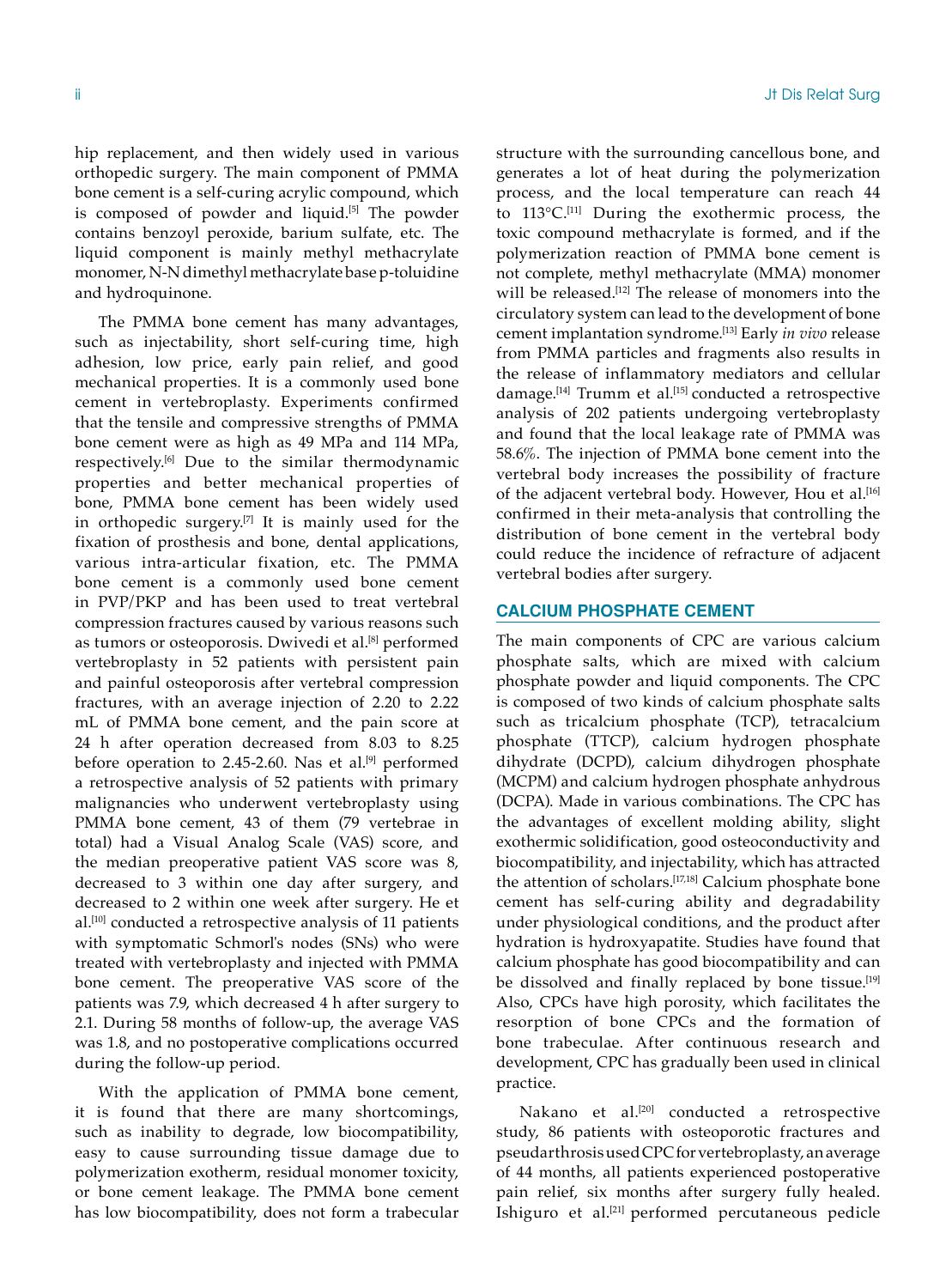vertebroplasty with CPC bone cement in 36 patients with osteoporotic vertebral fractures. The back pain was relieved immediately after the operation, and the VAS score decreased significantly, which was 9.3 before operation and 9.3 after operation. The first day was 6.2, the third day after the operation was 2.8, and it was reduced to 1.5 after one month of follow-up. It can be seen that CPC bone cement can effectively relieve the pain symptoms of the patients, and all achieved bone healing without adjacent vertebral fractures. In addition, CPC has obvious advantages, good biocompatibility and degradability, but low hardness, Yoshii et al.<sup>[22]</sup> reported that cemented vertebral bodies or collapse of adjacent vertebral bodies might occur after PVP surgery with CPC. The CPC is a stable product, but its clinical application is limited due to its poor mechanical strength and long curing time.[18,23] Currently, CPC is rarely used for vertebroplasty.

# **Calcium Sulfate Cement**

Calcium sulfate (CS) has three forms: calcium sulfate dihydrate (CSD), calcium sulfate hemihydrate (CSH), and calcium sulfate anhydrous (ACS). The chemical structure determines the characteristics of the three CSs. In CSC, the CS component exists in the form of CSH, which has high strength and self-curing properties.[24] The CSC is composed of powder and liquid components, which are mixed thoroughly to form a paste. Studies have suggested that CS is an excellent bone graft substitute, effective and safe for orthopedic and dental applications.[25] In 1892, Dreesmann<sup>[24]</sup> used CSC as a bone filling material to repair bone defects *in vivo* for the first time, and achieved good results.

The CSC has good osteoconductivity, biocompatibility, self-fixation ability, and biodegradability.[26,27] After CS hardening, many micropores would be formed, which can provide a good biological environment, promote cell adhesion, migration and proliferation, and stimulate new bone growth.[24] Yi et al.[28] found that CSC could significantly improve the pull-out strength of pedicle screw fixation, and this effect could be maintained, even if CSC was completely absorbed. Calcium sulfate cement may be a good material for fixation of pedicle screws.

Chen et al.<sup>[29]</sup> treated 28 patients with thoracolumbar burst fractures with CS vertebroplasty and intermediate screws. Vertebral height and segmental kyphosis loss improved from 55.3% and 20.2 preoperatively to 12.2% and 5.4, respectively. Preoperative pain and function levels showed a mean VAS score of 9.2 and 1.4 at the last follow-up. A retrospective study by Bu et al.[30] found that 28 patients with single-segment thoracolumbar compression fractures underwent short-segment pedicle screw fixation and CSC vertebroplasty, and the mean preoperative relative anterior height was 55.71±15.29%, the mean immediate postoperative improvement was 94.93±5.39%, the mean preoperative average local kyphosis angle was 22.23±5.65°, and the mean postoperative immediate correction was 2.67±4.43°.

Although CSC has many advantages, the currently prepared bone cement still has shortcomings. It has low injectability and biological activity, and its material properties are relatively brittle, which cannot provide sustained long-term mechanical support. Moreover, it is rapidly absorbed in the body, and the rate of degradation is faster than the rate of new bone formation, which limits its clinical application.[31,32] Currently, CSC is rarely used as a bone filling material in vertebroplasty, and it is mostly used in laboratory studies. Some scholars have added organic or inorganic salts to CSC to modify the bone cement, and have made certain research progress.

#### **Cortoss® Bone Cement**

Cortoss® (Stryker®, Malvern, PA, USA) bone cement is an injectable bioactive complex, a thermosetting bisgma (2,2-bis[4(2-hydroxymethylpropenyloxypropyl) phenyl]propane) complex system.[33] Cortoss® bone cement improves many of the shortcomings of PMMA bone cement, and has the advantages of similar mechanical properties to bone, lower exothermic reaction, better biological activity, and better pain relief.[34,35] It is in close contact with bone tissue, new bone can be formed directly on the surface of bone cement, bone cement is interlaced between trabecular bone, and the interface between bone cement and bone would be strengthened as the bone grows in.

Cortoss® bone cement has good clinical application performance, can effectively improve the symptoms of patients and improve the prognosis. Granville and Jacobson<sup>[36]</sup> performed surgery in a 65-year-old male patient with intractable back pain and failed lumbar fusion. Cortoss® bone cement was injected in the L4-5 space and around the graft. Significant relief was achieved and the spine was stabilized. Jacobson et al.[37] conducted a retrospective analysis and found that 76 patients with osteoporotic vertebral fractures underwent vertebroplasty or kyphoplasty with Cortoss® bone cement, and postoperative pain was significantly relieved. The preoperative VAS averaged 8/10, and the postoperative VAS pain level was 4/10.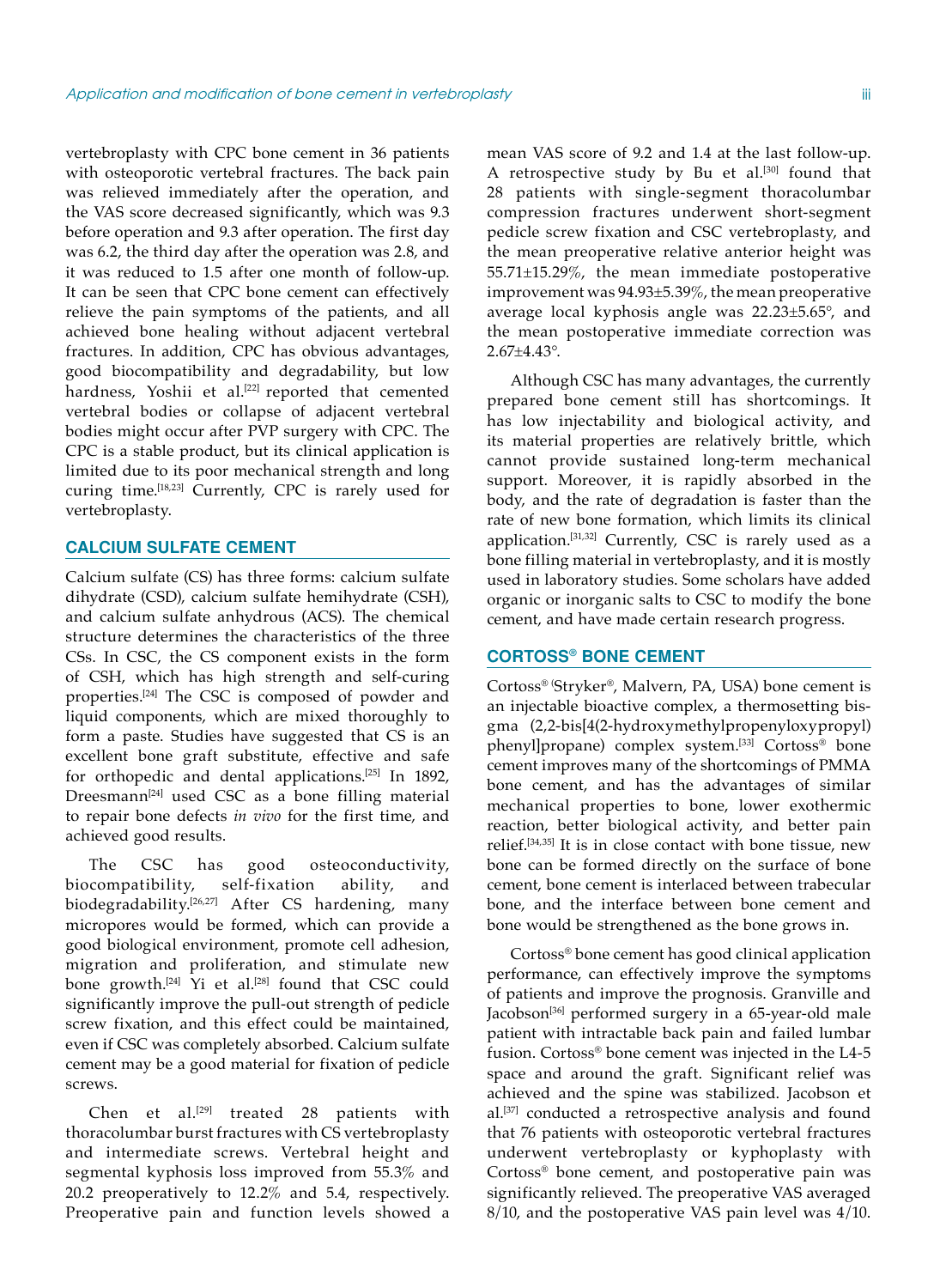Bae et al.<sup>[38]</sup> compared the efficacy of Cortoss® and PMMA bone cement during vertebroplasty, and the results showed that Cortoss® performed, as well as PMMA in the treatment of patients with osteoporotic vertebral fractures. Cortoss® bone cement flows more easily into smaller fractures than PMMA due to its hydrophilicity and constant viscosity, its bioactive properties allow the material to physically bond with the patient's bone, and there are fewer fractures after surgery Cortoss® bone cement-treated patients.<sup>[38]</sup> Middleton et al.<sup>[39]</sup> found that 38% of patients had asymptomatic leakage of Cortoss®, and the rate of bone cement leakage was lower than that of PMMA. However, Palussiere et al.<sup>[40]</sup> reported an asymptomatic leak rate of Cortoss® bone cement is 76%. Currently, there is a limited number of data in the literature on Cortoss® bone cement studies, and the specific efficacy and related complications need to be further evaluated.

# **Magnesium Phosphate Cement (MPC)**

Magnesium phosphate cement was widely used in the construction industry in the early days and became a potential inorganic bone repair material through transformation. Magnesium phosphate cement has attracted attention in the biomedical field due to its rapid setting, early strength acquisition and adhesion properties.<sup>[41]</sup> It is mainly composed of magnesium oxide, phosphate, retarder and other components. Studies have found that the MPC injected into the body is completely dissolved within 10 months, and the released magnesium can enhance the activity of osteoclasts and osteoblasts, and induce the formation of autologous bone tissue.<sup>[42,43]</sup> It has high bonding strength and can directly bond small fracture fragments. Heilig et al.<sup>[44]</sup> found that MPC can effectively resist tensile loads and can significantly increase the pull-out strength of wire-based bone anchors. The evaluation results of cytotoxicity, skin sensitization, subcutaneous irritation and acute toxicity show that MPC is nontoxic, and toxicological experiments show that MPC does not cause deoxyribonucleic acid (DNA) damage and gene mutation, and it is safe.<sup>[45]</sup> The MPC can quickly solidify, has good biocompatibility, has no obvious toxic and side effects to the organism, and has good injectability and, therefore, it is a promising repair material. However, the compressive strength of MPC cannot reach the average strength of human cancellous bone (13.6 MPa) after repeated tests, suggesting that it is difficult to meet the clinical needs.[46] Mestres and Ginebra[41] developed an MPC based on MgO with sodium dihydrogen phosphate (NaH2PO4) or ammonium dihydrogen phosphate (NH4H2PO4) with early compressive strength; however, ammonium salts may impair the biocompatibility of cement and rapidly the acid-base reaction is an exothermic process. The temperature generated during the MPC mixing process is about 50°C, and the exothermic reaction may damage the surrounding tissue.<sup>[47]</sup> The MPC needs to be improved to increase strength and reduce heat release, before it can be better used in

# **Portland Cement (PC)**

clinical practice.

The main strengthening phase of the silicate group hydrated cement is calcium silicate hydrate (CASAH).[48] Tricalcium silicate (C3S) is a typical PC and one of the main active components in mineral trioxide aggregate (MTA). Curing performance and biocompatibility can be used as a new type of bone cement.[49] Studies have shown that C3S is bioactive and biodegradable, and can induce surface bonelike apatite deposition. Silicate ions can stimulate the proliferation and osteogenic differentiation of bone-related cells, and play an important role in the expression of osteogenic genes.[50] The C3S is able to form intimate contact with surrounding bone tissue and support new bone formation, but degradation is slow, which may only be applicable in certain clinical situations that require long-term mechanical support. The PC has poor injectability and is inconvenient to operate. When the powder-to-liquid ratio (PLR) is 3 g/mL, the setting time is 3 to 4 h. Although it has natural high compressive strength, it is very brittle and has poor fracture resistance.<sup>[51]</sup>

## **Composite bone cement**

In the process of research and application of bone cement, each type of bone cement has its own advantages and disadvantages. Experts and scholars have studied various composite bone cements based on complementary advantages, so that bone cements are more beneficial to patients' postoperative recovery and more suitable for clinical operations.

# **Sulfate and phosphate composite bone cement**

Common sulfate bone cements include CS, and phosphate bone cements include calcium phosphate and magnesium phosphate. Calcium sulfate and calcium phosphate composite bone cement is a new material. The dissolution rate of CS is too fast, the mechanical strength is low, and the bioresorption rate of calcium phosphate is slow. It seems feasible to combine calcium phosphate and CS to generate new bone cement to improve their shortcomings.[52]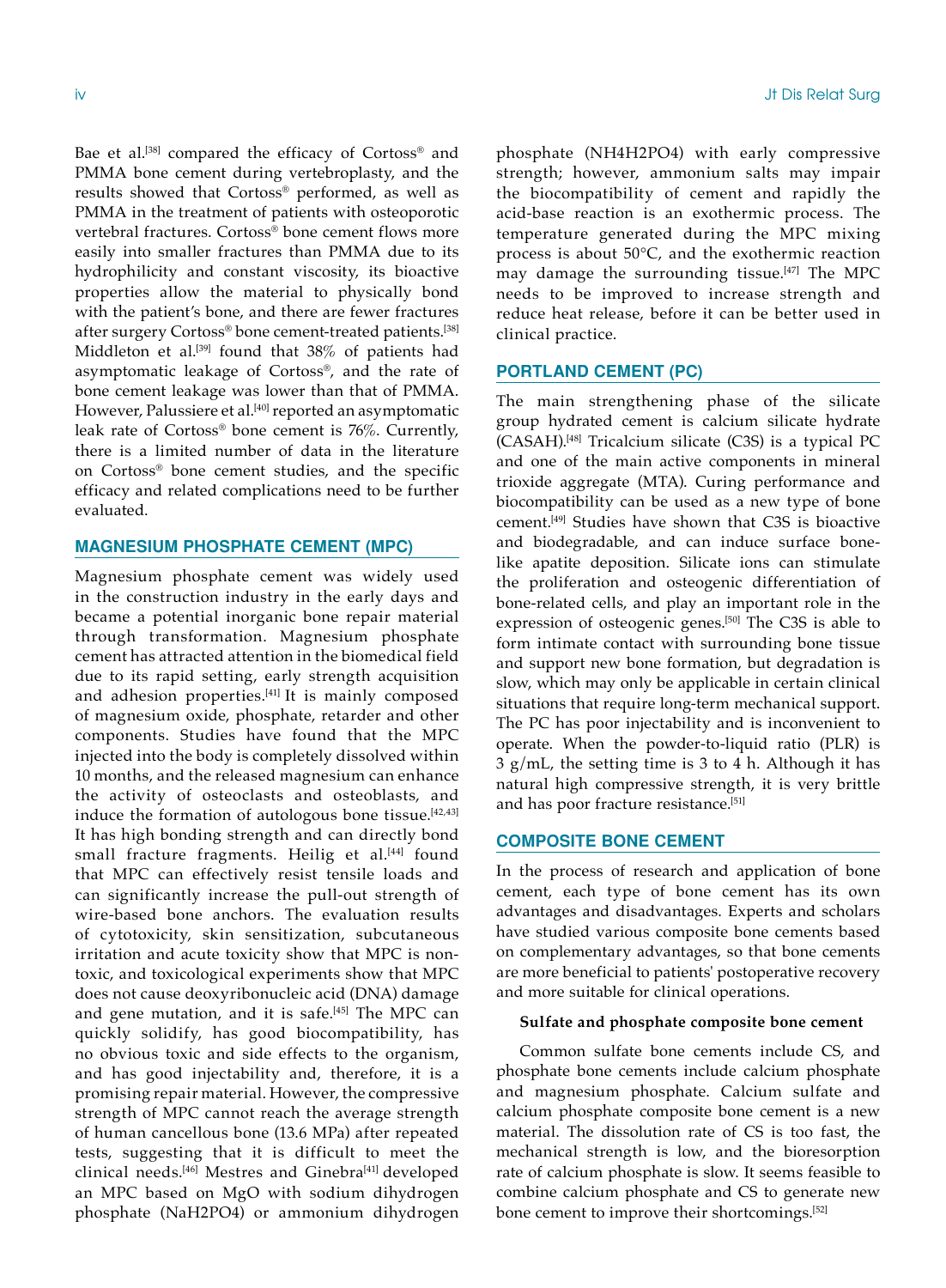Yang et al.<sup>[27]</sup> found that CS/MPC composites have good bioactivity and good biocompatibility, supporting cell attachment and proliferation on the surface. GeneX® (Biocomposites Ltd, Staffordshire, UK) is a clinical composite bone cement containing TCP and CS.<sup>[53]</sup> Friesenbichler et al.<sup>[53]</sup> applied GeneX® to defect filling for patients with malignant bone tumors, five of 31 patients (16%) had postoperative complications, which would cause soft tissue inflammation and pain during use. Based on their experience with delayed wound healing in three patients, including one with moderate to severe skin damage in the scarred area, they concluded that this type of bone substitute should not be used for the treatment of bone defects. Chen et al.<sup>[52]</sup> developed a composite cement derived from TTCP/dicalcium phosphate anhydrous (DCPA)/CSH. There is good biodescription and osteogenicity, and a new bone mesh can be seen in the bone tissue 12 weeks after implantation.

Calcium sulfate has low mechanical strength, cannot bind well to tissues, and CS is absorbed too quickly after *in vivo*. The MPC is a rapid repair material characterized by rapid setting and high early setting strength. Yang et al.<sup>[27]</sup> developed a new type of CS/magnesium phosphate composite bone cements (CSMPCs). By adjusting the content of CS and magnesium phosphate, the setting time, mechanical strength and degradation rate of the composite can be adjusted, and good biocompatibility can be obtained. Bioactive bone cement with excellent properties, high early setting strength and controllable rate of bone resorption. In *in vitro* tests, CSMPCs composites showed good performance and are a potential new material.

## **Silicate and phosphate composite bone cement**

Although CPC has good biocompatibility, it still has the disadvantages of low mechanical strength after curing and inability to maintain its shape for a long time. Silicon compound is a bioactive material. Silicate can spontaneously solidify, and when mixed with other materials, it can improve the mechanical properties of the material and prolong the setting time.<sup>[54]</sup> Huan and Chang<sup>[55]</sup> found that the mechanical strength of calcium phosphate-tricalcium silicate composite bone cement was greatly improved, which was about two to four times that of simple CPC. Mariana et al.[56] compounded traditional CPC and calcium silicate, and then tested the mechanical strength of the new bone cement. When 5% calcium silicate was added, the mechanical strength reached a maximum of 50.4 MPa, and when the addition amount reached 10%, the mechanical strength was lower than before, but still higher than that of traditional CPC. A new type of bioactive composite cement was prepared by adding tricalcium silicate to the traditional CPC. The new composite cement has good biocompatibility.[54]

Some researchers have compounded tricalcium silicate (C3S) and MPC. The latter can produce cement with high mechanical strength after combining with C3S due to its fast setting and relatively dense structure after hydration. The new cement has compression resistance with high strength and short setting time.<sup>[43]</sup>

Silicate is a bioactive material, which can not only improve the strength and biological activity of composite bone cement, but also can regulate the expression of related genes and stimulate the proliferation of osteoblasts, as well as stimulate type I collagen in human osteoblast-like cells. It induces osteogenic response, and is associated with early calcification of bone tissue.[57,58] Zhao et al.[59] inoculated osteoblast-like cells on composite bone cement samples *in vitro*, which also showed active proliferation of cells and promoted cell differentiation. The most obvious feature of silicate/phosphate composite bone cement degradation *in vivo* is the increase in the formation of microporous structures. The formation of the microporous structure makes the bone tissue more easily attached to the bone cement material, and the growth along the micropore gradually replaces the bone cement material.<sup>[60]</sup>

### **Bone cement modification**

#### **Changing physical and chemical properties**

When traditional bone cement is used clinically, it faces problems such as insufficient bone cement hardness, too long or too short setting time, difficult operation, and low biological activity. Zeng et al.<sup>[61]</sup> found that compared with low-viscosity bone cement, high-viscosity bone cement significantly reduced the leakage rate of bone cement during vertebroplasty for the treatment of OVCFs. The application of highviscosity bone cement in PVP/PKP may be a potential option to improve intraoperative bone cement leakage in OVCF.<sup>[62]</sup> Many scholars have modified bone cement to facilitate clinical operations and help patients recover early after surgery. The PMMA bone cement can change the viscosity of the cement by changing the ratio of initiator and monomer.<sup>[63]</sup> Bone cement can be improved by adjusting the ratio of each component, and new components can also be added to the bone cement to change the strength, viscosity, setting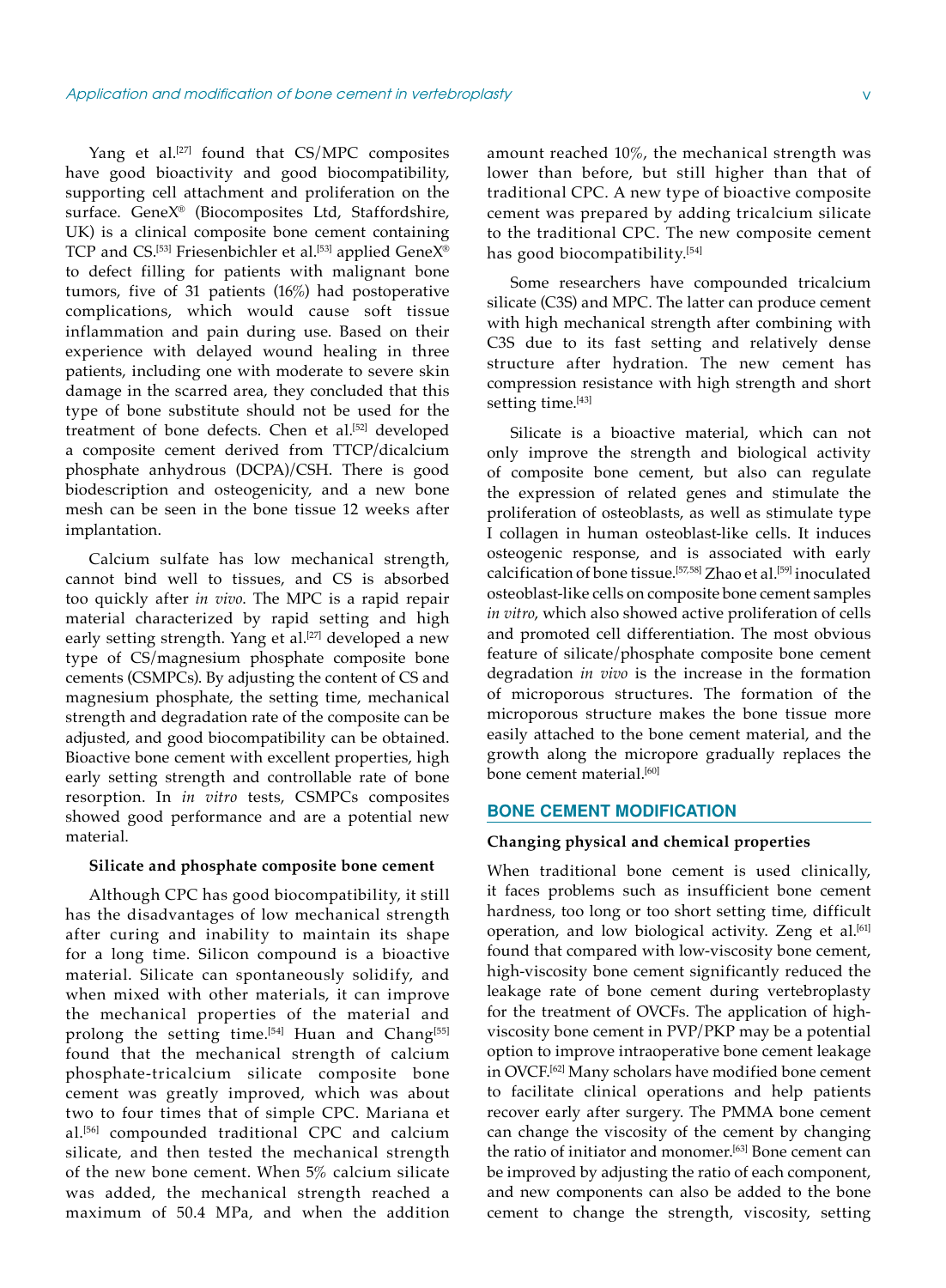time, biocompatibility and other properties of bone cement, such as chitosan, polyethylene glycol (PEG), silicon, citric acid, silk fibroin (SF), and iron oxide nanoparticles (IONPs).

Chitosan is a natural polymer similar to protein polysaccharides with good degradability and biocompatibility.[64] Carboxymethyl chitosan is one of the most common chitosan derivatives. Liu et al.<sup>[65]</sup> added carboxymethyl chitosan to PMMA bone cement, which improved the mechanical properties of the cement, and the bone cement could well fuse with the bone. Valencia Zapata et al.<sup>[66]</sup> added 15 wt.% chitosan to PMMA, which exhibited increased porosity, roughness, setting time, bioactivity, and decreased maximum exothermic temperature. Liao et al.[67] added 0.2%-2% chitosan into MPC, and the results showed that the compressive strength of bone cement was 45 to 170 Mpa, the setting time was prolonged, the setting time was 12 to 20 min, and the setting temperature was reduced , the compressive strength and collapse resistance were greatly improved.

Polyethylene glycol is a high molecular polymer with good hydrophilicity, lipophilicity, and anticoagulation. It has excellent properties in regulating injection performance, coagulation time, and biological compatibility. The medical device industry is widely used as excipients, solvents, additives or modifying reagents.<sup>[68,69]</sup> Pina et al.<sup>[70]</sup> found that adding PEG to CPC can adjust the initial setting time to 9 to 18 min, which is suitable for clinical operations. Polyethylene glycol is often used as a pre-mixed liquid, mixed with bone cement powder to form a paste, which can be stored for a long time and begins to harden after contact with body fluids. de França Silva Azevedo et al.[71] found that PEG did not destroy the beneficial properties of bone cement and could be used as a potential alternative to control the time-temperature profile of the hardening of these materials.

Studies have found that silicon can improve the strength of bone cement. Slane et al.<sup>[72]</sup> added monodisperse silica to acrylic bone cement to improve the mechanical properties and hydration degree of the cement. While immersing CPC in simulated body fluids, silica sol can improve the physical properties of CPC and the formation rate of carbonate apatite, and silicon ions can also improve the biological function of osteoblasts.[73]

Citric acid modified bone cement can improve the biocompatibility of the material, obtain higher compressive strength than its components, and promote the proliferation of MC3T3-E1 osteoblasts.<sup>[74]</sup> Wynn-Jones et al.<sup>[51]</sup> added citrate to PC, which made the PC injection rate exceed 90%, the compressive strength could be increased to 125 MPa, and the PC coagulation time was reduced to 20 min.

Silk fibroin is a collagen-like structural protein with hydroxyl and carboxyl termini, which forms a chemical bond with sulfate, which can improve the cohesion between CSC molecules and improve the durability and compressive strength of CSC prolong the clotting time of CSC.[75,76]

Some scholars added IONPs to CPC, and the alkaline phosphatase (ALP) activity and osteogenic gene expression increased significantly. Stem cells have the strongest promoting effect on osteogenic differentiation. The morphological and chemical niche provided by IONP promotes human dental pulp stem cells (hDPSC) viability, promotes cell spreading, and promotes cell osteogenic differentiation and bone matrix formation.[77,78]

## **Increased antibacterial properties**

In clinical treatment, it was found that some patients had secondary infection after injection of bone cement. Bacterial osteomyelitis remains one of the most significant clinical problems in orthopedic surgery. Biomaterials have a high risk of deep infection in orthopedic surgery, one of the main reasons is the phenomenon of bacterial adhesion to biomaterials and the formation of biofilms by strains. Conventional treatment with systemic antibiotics is expensive and difficult to reach local bone tissue. Scholars hope to solve this problem by increasing the antibacterial properties of bone cement.

Chitosan is known for its hemostatic and antibacterial properties, and some scholars have found that adding chitosan to PMMA can significantly reduce the viability of Candida albicans on PMMA biofilms.[79] Adding antibiotics to bone cement to make antibiotic-loaded bone cement (ALBC) is also an effective way to treat local infection.[80] Placing ALBCs at the surgical site helps to maintain high local drug concentrations that cannot be achieved with intravenous administration and reduces complications and toxicity associated with systemic administration.<sup>[81]</sup> Grubhofer et al.<sup>[82]</sup> conducted a retrospective study of periprosthetic infections treated with antibiotic-containing bone cement spacers, and the infection was successfully controlled in 36 of 38 patients (95%). Opalko et al.[83] included 50 patients with vertebral fractures due to osteoporosis or trauma, who underwent vertebroplasty with antibiotic-containing PMMA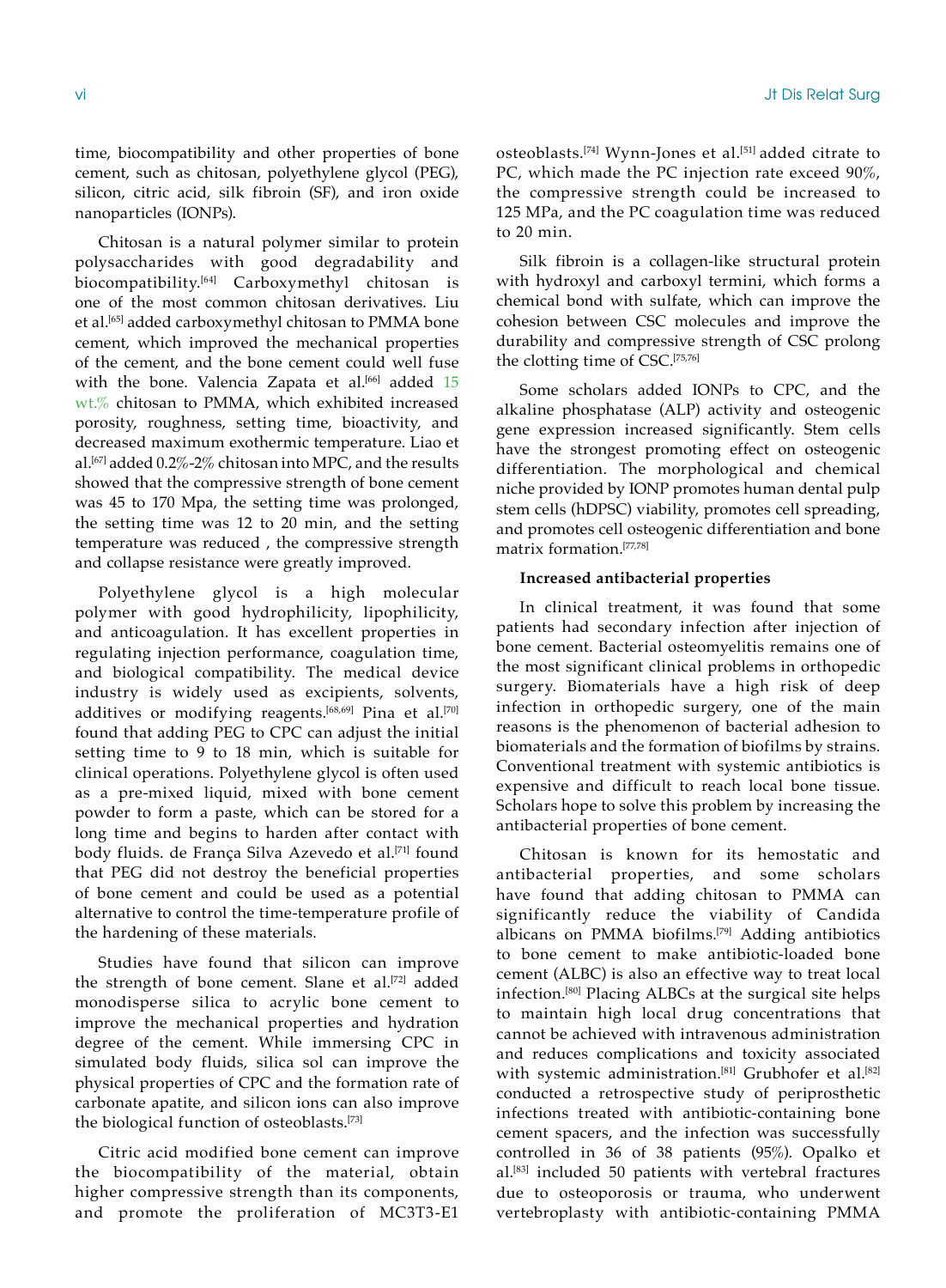bone cement, and were followed up for one year after surgery. The results showed that none of the patients developed infection. The PMMA bone cement containing antibiotics has been widely used in the treatment of osteomyelitis.<sup>[84]</sup> To better prevent infection, antibiotics in bone cement must have a long-term stable release. Some studies have found that PMMA bone cement is unstable in combination with antibiotics, and PMMA bone cement is nonabsorbable, a potential foreign body for bacterial colonization, and needs to be removed by a second surgery.<sup>[85]</sup> The CPC has better absorbability and higher porosity. Good porosity is not only conducive to osteogenesis, but also enhances its ability to load growth factors or drugs, so CPC is also used as a carrier for controlled drug release.[86,87] The CPCs have received increasing attention for their controlled release of water-soluble drugs.[88]

Studies have shown that ALBC is more effective in reducing the incidence of deep infection than standard bone cement plus systemic antibiotics.<sup>[89]</sup> The advantage of ALBC is that high concentrations of antibiotics can be delivered to the surgical site and maintained at a high concentration, which is the most effective way to eradicate local microorganisms while reducing systemic side effects. However, there is also evidence that antibiotic-containing cement is not immune to the development of resistant bacteria. Walker et al.<sup>[90]</sup> found that no studies were found to investigate the potential for bacteria to develop resistance to CS-impregnated antibiotic beads. Therefore, the application of antibiotic bone cement needs to be further evaluated.

#### **Enhanced osteogenicity**

In vertebroplasty, different bone cements have different properties, and some bone cements have relatively poor osteogenic properties, which affects the prognosis. Therefore, some scholars increase the osteogenicity by improving the composition. Metal ions with low human content are increasingly used in the modification of bone graft materials and bone cements. Low doses of bioactive metal ions have the potential to accelerate bone defect healing and promote osteogenesis and neovascularization.

In the human body, the content of strontium (Sr) is very small, but 99% of Sr is accumulated in the bones. The Sr can simultaneously stimulate bone formation and prevent bone loss and has been used in the treatment of systemic osteoporosis.[91] Lode et al.[92] introduced Sr ions into CPC. Studies have found that Sr-containing bone cement can stimulate bone precursor cell proliferation and *in vitro* osteogenic

differentiation compared to other Sr-free bone cements. Schumacher et al.<sup>[93]</sup> found that Sr-modified calcium phosphate bone cements (SrCPCs) affected the expression of osteoclast characteristic markers (TRAP, CAII, Cx43), confirming the effect of SrCPCs on osteoclast absorption is inhibited. The new Sr-containing hydroxyapatite (Sr-HA) bone cement is superior to PMMA in terms of mechanical properties, biocompatibility and osseointegration. Korovessis et al.[94] performed vertebroplasty in 38 patients, with an average follow-up of 28 months. The results showed that Sr- Sr-HA had the same effect as PMMA. The vertebral body is replaced by bone resorption and is a good bioactive cement.

The introduction of  $Cu^{2+}$  into CPC is a suitable way to prepare multifunctional bone graft materials, which enables CPC to have dual functions of osteogenesis and angiogenesis.<sup>[95]</sup> Bernhardt et al.<sup>[96]</sup> incorporated  $Co^{2+}$ ,  $Cu^{2+}$ , and  $Cr^{3+}$  into bone cement. The study found that these bone cements released very low metal ions, reducing the risk of cytotoxic reactions. The  $Co^{2+}$ -doped calcium phosphate can promote angiogenesis. Low-dose  $Cu<sup>2+</sup>$  cement may be beneficial for bone regeneration. Compared to unmodified calcite cement, Cr<sup>3+</sup>-doped cement can improve the viability of bone grandmother cells. Therefore, Cr<sup>3+</sup>-doped CPC is a promising new material for bone regeneration.<sup>[96]</sup>

Bisphosphonates (BPs) are anti-resorptive drugs commonly used to inhibit bone resorption. They are divided into two groups based on whether or not they contain nitrogen. etidronate, clodronate and tiludronate are non-nitrogenic BPs, while pamidronate, neridronate, olpadronate, alendronate, ibandronate, risedronate, incadronate, and zoledronate belong to the nitrogen-containing category.[97] Some studies have found that adding phosphate-rich bone cement can play an important role in improving bone microstructure, increasing bone volume fraction and trabecular thickness, and reducing trabecular spacing.<sup>[98]</sup> Verron et al.<sup>[99]</sup> added alendronate to CPC, the bone volume/total volume percentage (BV/TV), trabecular thickness (TbTh), and trabecular number (TbN) values were significantly increased. Wu et al.<sup>[100]</sup> added zoledronic sodium to CPC, and zoledronic sodium implants improved bone-implant contact, bone regeneration, and bone density in cancellous rats.

Bone morphogenetic protein (BMP) is a multifunctional growth factor belonging to the transforming growth factor superfamily, released by platelets and osteoprogenitor cells, and has a positive effect on bone grafting, stimulating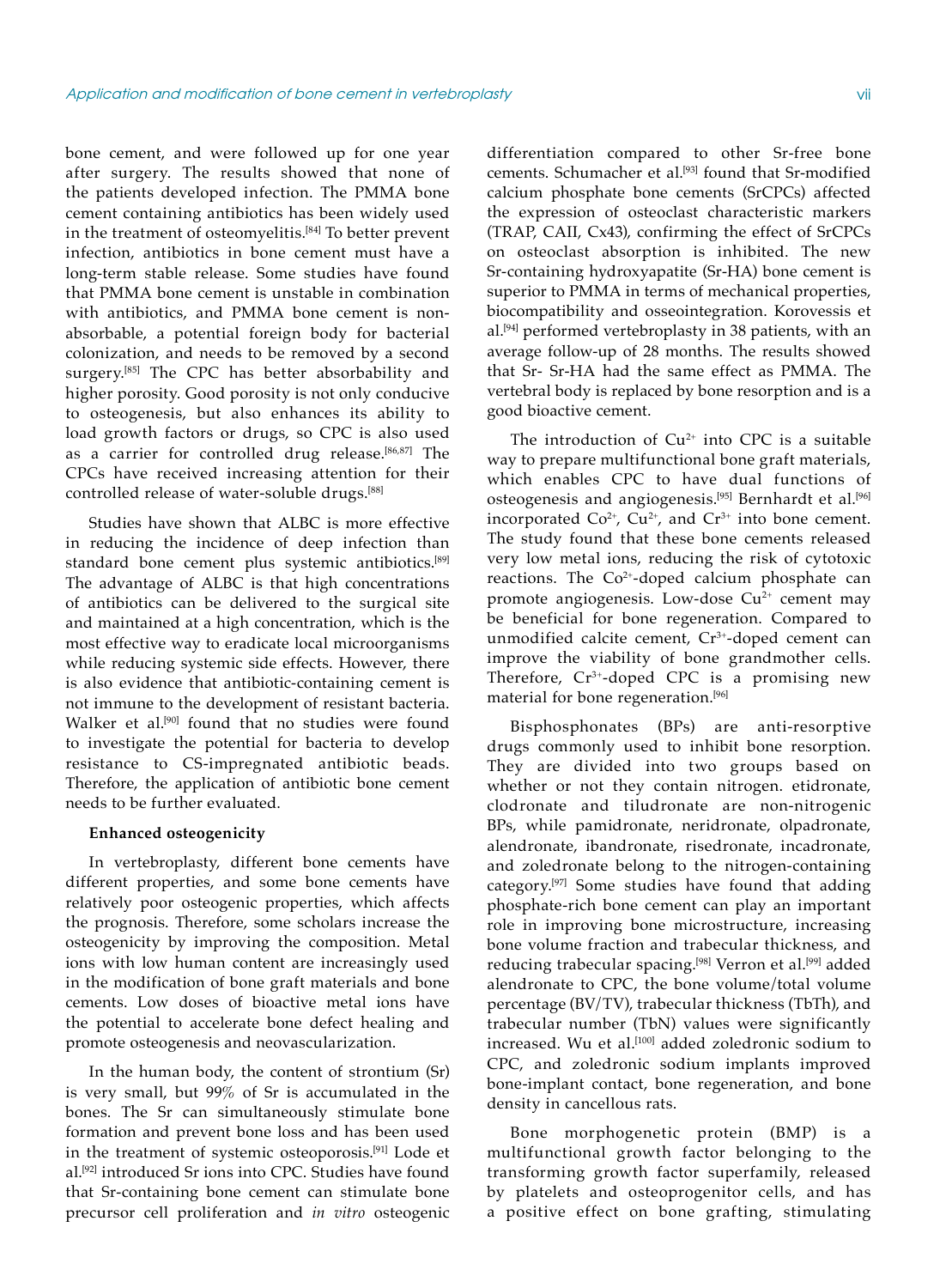cell proliferation, osteoblast differentiation and direct bone matrix formation, of which BMP-2 is the most extensively studied.<sup>[101,102]</sup> Porous HA scaffolds with macroporous structure are suitable for blood vessel formation, nutrient delivery and bone ingrowth, and can provide an optimal threedimensional microenvironment for carrying bonerelated growth factors or nutrients.<sup>[103]</sup> Jun et al.<sup>[104]</sup> added BMP-2 to the hybrid coating on porous HA scaffolds and found that BMP-2 could be released continuously for up to six weeks and could significantly increase new bone formation. Geibel et al.[105] performed posterior lumbar interbody fusions (PLIFs) in 48 patients, using recombinant human bone morphogenic protein type 2 (rhBMP-2) during the operation. Compared to autologous bone transplantation, the fusion rate is higher, and studies have shown that the use of rhBMP-2 in PLIFs is safe and effective. The BMP can increase the osteogenicity of bone fillers and is a very potential bioactive molecule in filler modification.

In conclusion, the development of bone cement has attracted the attention of clinicians. Common bone cements include PMMA bone cement, CPC, CSC, MPC, etc. Each bone cement has its own characteristics. In clinical practice, appropriate bone cement should be selected according to the characteristics of bone cement. In vertebroplasty, CSC can significantly improve the pull-out strength of pedicle screw fixation, and is often used to fix pedicle screws. The ALBC is used to prevent surgical site infections. In recent years, there has been some progress in bone cement research in vertebroplasty. The researchers modified the bone cement to change the strength, setting time, viscosity, biocompatibility, antibacterial properties, and osteogenicity of the bone cement to meet the clinical needs. Undoubtedly, long-term efficacy and safety assessments are required, before the results can be translated into clinical practice.

**Data Sharing Statement:** The data that support the findings of this study are available from the corresponding author upon reasonable request.

**Author Contributions:** Analysis references and wrote the manuscript: Q.W.; Conceived and designed the study. Approved the final version: J.F.D.; Search references and constructive discussions: X.F., Y.C.

**Conflict of Interest:** The authors declared no conflicts of interest with respect to the authorship and/or publication of this article.

**Funding:** The National Natural Science Foundation of China (Youth Program), No. 31600779 (to DJF); Yichang Medical and Health Research Project, No. A18-301-30 (to DJF)

# **REFERENCES**

- 1. Galibert P, Deramond H, Rosat P, Le Gars D. Preliminary note on the treatment of vertebral angioma by percutaneous acrylic vertebroplasty. Neurochirurgie 1987;33:166-8.
- 2. Zhou T, Lin H, Wang H, Chen X, He F. Comparative study on the biomechanics between improved PVP and traditional PKP in the treatment of vertebral peripheral wall damage-type OVCF. Exp Ther Med 2017;14:575-80.
- 3. Semaan H, Obri T, Bazerbashi M, Paull D, Liu X, Sarrouj M, et al. Clinical outcome and subsequent sequelae of cement extravasation after percutaneous kyphoplasty and vertebroplasty: A comparative review. Acta Radiol 2018;59:861-8.
- 4. Charnley J. The bonding of prostheses to bone by cement. J Bone Joint Surg Br 1964;46:518-29.
- 5. Atik OŞ, Çankaya D. To cement or not to cement, that is the question in elderly! Jt Dis Relat Surg 2021;32:277-8.
- 6. Lewis G. Properties of nanofiller-loaded poly (methyl methacrylate) bone cement composites for orthopedic applications: A review. J Biomed Mater Res B Appl Biomater 2017;105:1260-84.
- 7. Hakimi SA, Schumacher K, Ring A. Angle-stable polyaxial locked plating with and without polymethylmethacrylate cement augmentation for proximal humeral fractures in elderly. Jt Dis Relat Surg 2021;32:575-82.
- 8. Dwivedi MK, Bhende V, Panchbhaiyye DN, Bayaskar MV. Percutaneous vertebroplasty: Efficacy of unipedicular vertebroplasty as compared to bipedicular vertebroplasty. Indian J Radiol Imaging 2022;31:867-72.
- 9. Nas OF, Inecikli MF, Kacar E, Buyukkaya R, Ozkaya G, Aydın O, et al. Effectiveness of percutaneous vertebroplasty in cases of vertebral metastases. Diagn Interv Imaging 2015;96:1161-8.
- 10. He SC, Zhong BY, Zhu HD, Fang W, Chen L, Guo JH, et al. Percutaneous vertebroplasty for symptomatic Schmorl's nodes: 11 cases with long-term follow-up and a literature review. Pain Physician 2017;20:69-76.
- 11. Belkoff SM, Molloy S. Temperature measurement during polymerization of polymethylmethacrylate cement used for vertebroplasty. Spine (Phila Pa 1976) 2003;28:1555-9.
- 12. Merkhan IK, Hasenwinkel JM, Gilbert JL. Quantitative analysis of monomer vapor release from two-solution bone cement by using a novel FTIR technique. J Biomed Mater Res B Appl Biomater 2005;74:643-8.
- 13. Lai PL, Chen LH, Chen WJ, Chu IM. Chemical and physical properties of bone cement for vertebroplasty. Biomed J 2013;36:162-7.
- 14. Horowitz SM, Gautsch TL, Frondoza CG, Riley L Jr. Macrophage exposure to polymethyl methacrylate leads to mediator release and injury. J Orthop Res 1991;9:406-13.
- 15. Trumm CG, Pahl A, Helmberger TK, Jakobs TF, Zech CJ, Stahl R, et al. CT fluoroscopy-guided percutaneous vertebroplasty in spinal malignancy: Technical results, PMMA leakages, and complications in 202 patients. Skeletal Radiol 2012;41:1391-400.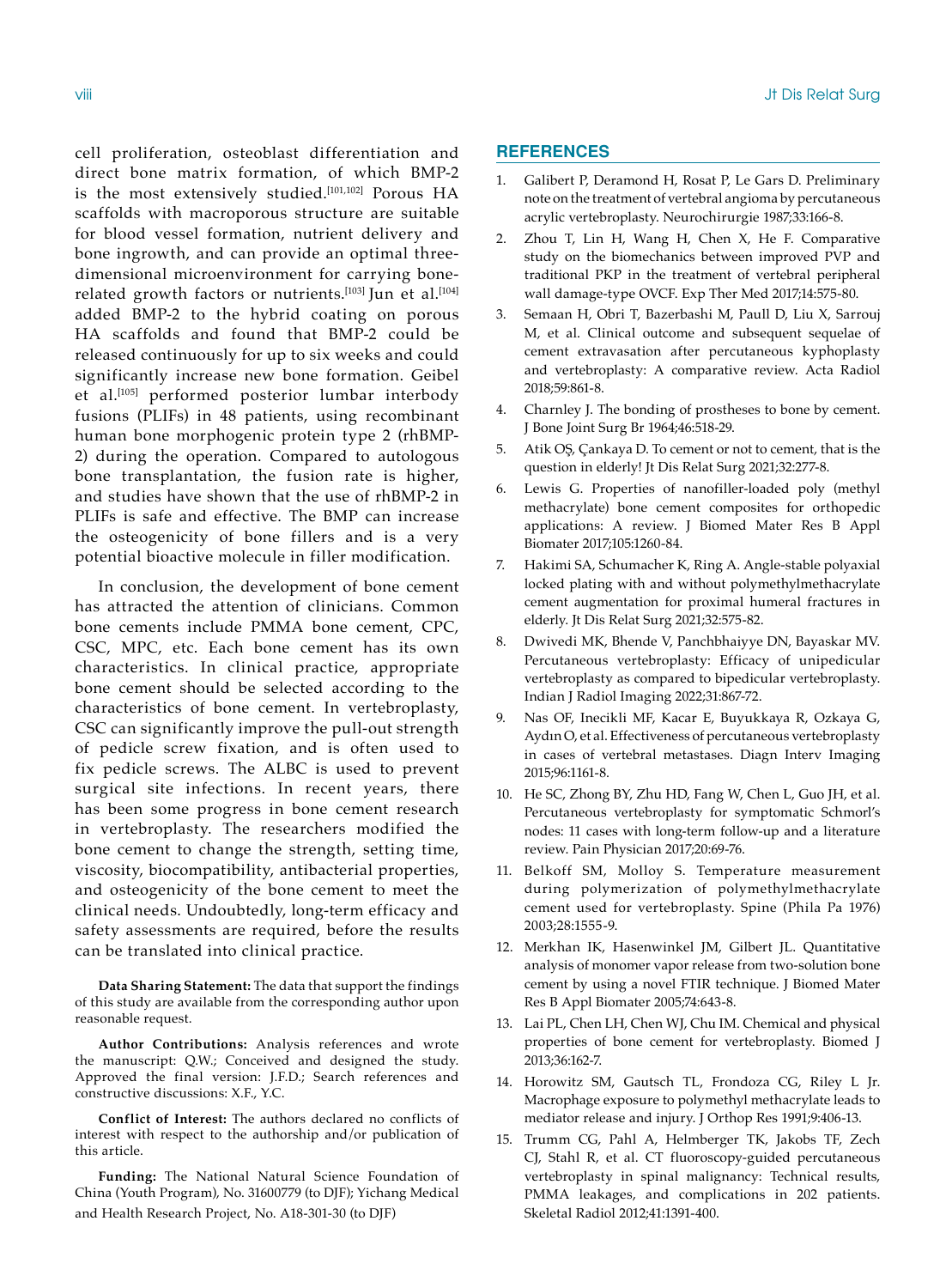- 16. Hou Y, Yao Q, Zhang G, Ding L, Huang H. Polymethylmethacrylate distribution is associated with recompression after vertebroplasty or kyphoplasty for osteoporotic vertebral compression fractures: A retrospective study. PLoS One 2018;13:e0198407.
- 17. Ko CL, Chen JC, Tien YC, Hung CC, Wang JC, Chen WC. Osteoregenerative capacities of dicalcium phosphate-rich calcium phosphate bone cement. J Biomed Mater Res A 2015;103:203-10.
- 18. Zeng J, Lin J, Yao G, Kong K, Wang X. Effect of modified compound calcium phosphate cement on the differentiation and osteogenesis of bone mesenchymal stem cells. J Orthop Surg Res 2017;12:102.
- 19. Pardun K, Treccani L, Volkmann E, Streckbein P, Heiss C, Li Destri G, et al. Mixed zirconia calcium phosphate coatings for dental implants: Tailoring coating stability and bioactivity potential. Mater Sci Eng C Mater Biol Appl 2015;48:337-46.
- 20. Nakano M, Hirano N, Zukawa M, Suzuki K, Hirose J, Kimura T, et al. Vertebroplasty using calcium phosphate cement for osteoporotic vertebral fractures: Study of outcomes at a minimum follow-up of two years. Asian Spine J 2012;6:34-42.
- 21. Ishiguro S, Kasai Y, Sudo A, Iida K, Uchida A. Percutaneous vertebroplasty for osteoporotic compression fractures using calcium phosphate cement. J Orthop Surg (Hong Kong) 2010;18:346-51.
- 22. Yoshii T, Ueki H, Kato T, Tomizawa S, Okawa A. Severe kyphotic deformity resulting from collapses of cemented and adjacent vertebrae following percutaneous vertebroplasty using calcium phosphate cement. A case report. Skeletal Radiol 2014;43:1477-80.
- 23. Zhang J, Liu W, Schnitzler V, Tancret F, Bouler JM. Calcium phosphate cements for bone substitution: Chemistry, handling and mechanical properties. Acta Biomater 2014;10:1035-49.
- 24. Chen Z, Liu H, Liu X, Lian X, Guo Z, Jiang HJ, et al. Improved workability of injectable calcium sulfate bone cement by regulation of self-setting properties. Mater Sci Eng C Mater Biol Appl 2013;33:1048-53.
- 25. Yahav A, Kurtzman GM, Katzap M, Dudek D, Baranes D. Bone regeneration: Properties and clinical applications of biphasic calcium sulfate. Dent Clin North Am 2020;64:453-72.
- 26. Chen Y, Zhou Y, Yang S, Li JJ, Li X, Ma Y, et al. Novel bone substitute composed of chitosan and strontiumdoped  $\alpha$ -calcium sulfate hemihydrate: Fabrication, characterisation and evaluation of biocompatibility. Mater Sci Eng C Mater Biol Appl 2016;66:84-91.
- 27. Yang G, Liu J, Li F, Pan Z, Ni X, Shen Y, et al. Bioactive calcium sulfate/magnesium phosphate cement for bone substitute applications. Mater Sci Eng C Mater Biol Appl 2014;35:70-6.
- 28. Yi X, Wang Y, Lu H, Li C, Zhu T. Augmentation of pedicle screw fixation strength using an injectable calcium sulfate cement: An in vivo study. Spine (Phila Pa 1976) 2008;33:2503-9.
- 29. Chen C, Lv G, Xu B, Zhang X, Ma X. Posterior short-segment instrumentation and limited segmental decompression supplemented with vertebroplasty with calcium sulphate and intermediate screws for thoracolumbar burst fractures. Eur Spine J 2014;23:1548-57.
- 30. Bu BX, Wang MJ, Liu WF, Wang YS, Tan HL. Short-segment posterior instrumentation combined with calcium sulfate cement vertebroplasty for thoracolumbar compression fractures: Radiographic outcomes including nonunion and other complications. Orthop Traumatol Surg Res 2015;101:227-33.
- 31. Zhang S, Yang K, Cui F, Jiang Y, EL, Xu B, et al. A novel injectable magnesium/calcium sulfate hemihydrate composite cement for bone regeneration. Biomed Res Int 2015;2015:297437.
- 32. Sandhya S, Mohanan PV, Sabareeswaran A, Varma HK, Komath M. Preclinical safety and efficacy evaluation of 'BioCaS' bioactive calcium sulfate bone cement. Biomed Mater 2017;12:015022.
- 33. Pomrink GJ, DiCicco MP, Clineff TD, Erbe EM. Evaluation of the reaction kinetics of CORTOSS, a thermoset cortical bone void filler. Biomaterials 2003;24:1023-31.
- 34. Jun L, Huilin Y. Does Cortoss have an earlier effect on pain reduction compared with PMMA? Spine 2012;32:278-83.
- 35. Bae H, Shen M, Maurer P, Peppelman W, Beutler W, Linovitz R, et al. Clinical experience using Cortoss for treating vertebral compression fractures with vertebroplasty and kyphoplasty: Twenty four-month follow-up. Spine (Phila Pa 1976) 2010;35:E1030-6.
- 36. Granville M, Jacobson RE. An innovative use of cortoss bone cement to stabilize a nonunion after interbody fusion. Cureus 2017;9:e986.
- 37. Jacobson RE, Granville M, Hatgis J, Berti A. Low volume vertebral augmentation with Cortoss® cement for treatment of high degree vertebral compression fractures and vertebra plana. Cureus 2017;9:e1058.
- 38. Bae H, Hatten HP Jr, Linovitz R, Tahernia AD, Schaufele MK, McCollom V, et al. A prospective randomized FDA-IDE trial comparing Cortoss with PMMA for vertebroplasty: A comparative effectiveness research study with 24-month follow-up. Spine (Phila Pa 1976) 2012;37:544-50.
- 39. Middleton ET, Rajaraman CJ, O'Brien DP, Doherty SM, Taylor AD. The safety and efficacy of vertebroplasty using Cortoss cement in a newly established vertebroplasty service. Br J Neurosurg 2008;22:252-6.
- 40. Palussière J, Berge J, Gangi A, Cotten A, Pasco A, Bertagnoli R, et al. Clinical results of an open prospective study of a bis-GMA composite in percutaneous vertebral augmentation. Eur Spine J 2005;14:982-91.
- 41. Mestres G, Ginebra MP. Novel magnesium phosphate cements with high early strength and antibacterial properties. Acta Biomater 2011;7:1853-61.
- 42. Kanter B, Vikman A, Brückner T, Schamel M, Gbureck U, Ignatius A. Bone regeneration capacity of magnesium phosphate cements in a large animal model. Acta Biomater 2018;69:352-61.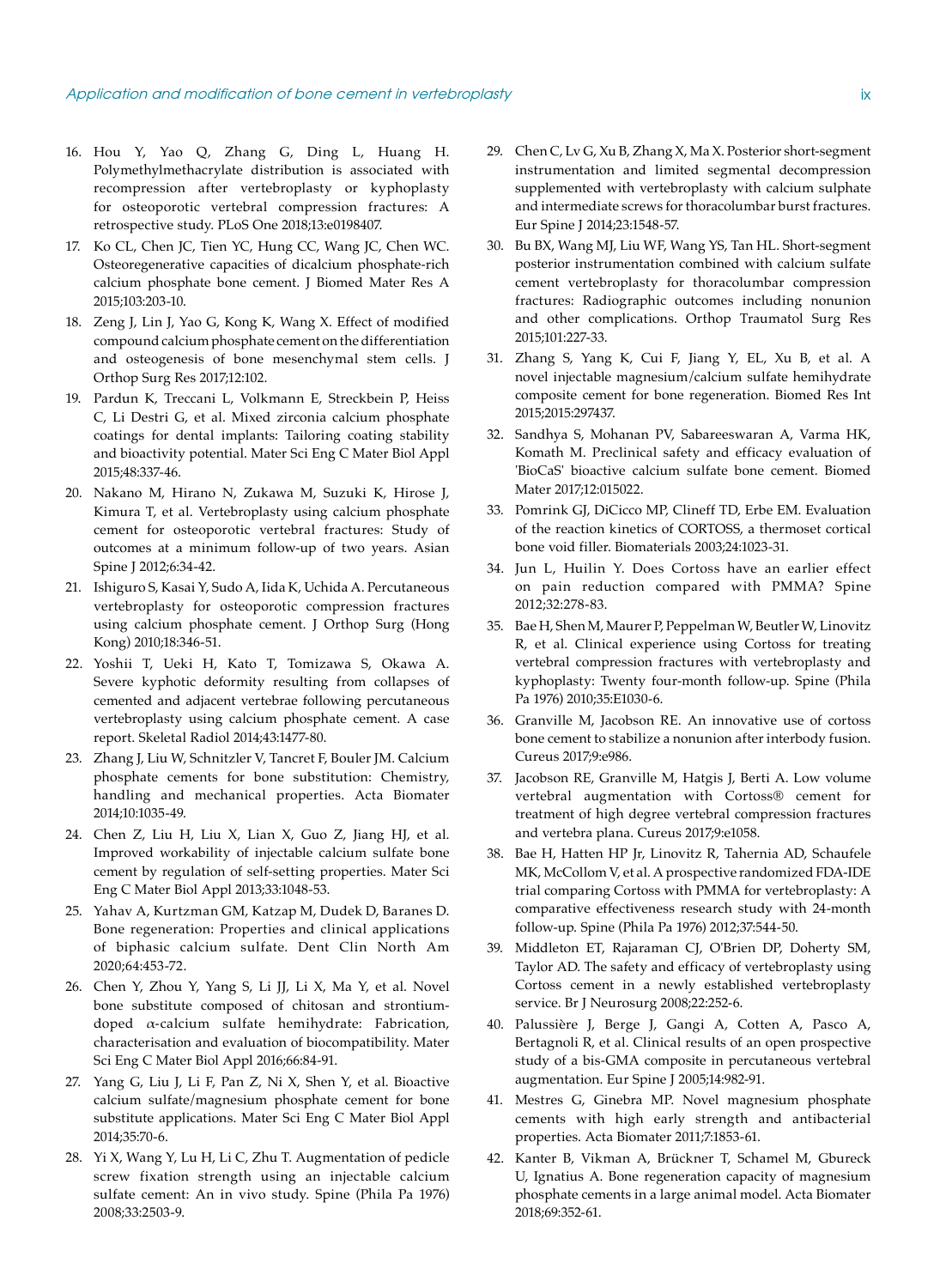- 43. Liu W, Zhai D, Huan Z, Wu C, Chang J. Novel tricalcium silicate/magnesium phosphate composite bone cement having high compressive strength, in vitro bioactivity and cytocompatibility. Acta Biomater 2015;21:217-27.
- 44. Heilig P, Jordan MC, Paul MM, Kupczyk E, Meffert RH, Gbureck U, et al. Augmentation of suture anchors with magnesium phosphate cement - Simple technique with striking effect. J Mech Behav Biomed Mater 2022;128:105096.
- 45. Yu Y, Wang J, Liu C, Zhang B, Chen H, Guo H, et al. Evaluation of inherent toxicology and biocompatibility of magnesium phosphate bone cement. Colloids Surf B Biointerfaces 2010;76:496-504.
- 46. Lv S, Qu T, Al-Ward H, Mu L, Qiu H, Zhang Y. Influence of monocalcium phosphate on the properties of bioactive magnesium phosphate bone cement for bone regeneration. Materials (Basel) 2022;15:2293.
- 47. Zhou H, Agarwal AK, Goel VK, Bhaduri SB. Microwave assisted preparation of magnesium phosphate cement (MPC) for orthopedic applications: A novel solution to the exothermicity problem. Mater Sci Eng C Mater Biol Appl 2013;33:4288-94.
- 48. Wynn-Jones G, Shelton RM, Hofmann MP. Development of Portland cement for orthopedic applications, establishing injectability and decreasing setting times. J Biomed Mater Res B Appl Biomater 2012;100:2213-21.
- 49. Liu C, Gai W, Pan S, Liu Z. The exothermal behavior in the hydration process of calcium phosphate cement. Biomaterials 2003;24:2995-3003.
- 50. Ma B, Huan Z, Xu C, Ma N, Zhu H, Zhong J, et al. Preparation and in vivo evaluation of a silicate-based composite bone cement. J Biomater Appl 2017;32:257-64.
- 51. Wynn-Jones G, Shelton RM, Hofmann MP. Injectable citrate-modified Portland cement for use in vertebroplasty. J Biomed Mater Res B Appl Biomater 2014;102:1799-808.
- 52. Chen WL, Chen CK, Lee JW, Lee YL, Ju CP, Lin JH. Structure, properties and animal study of a calcium phosphate/calcium sulfate composite cement. Mater Sci Eng C Mater Biol Appl 2014;37:60-7.
- 53. Friesenbichler J, Maurer-Ertl W, Sadoghi P, Pirker-Fruehauf U, Bodo K, Leithner A. Adverse reactions of artificial bone graft substitutes: Lessons learned from using tricalcium phosphate geneX®. Clin Orthop Relat Res 2014;472:976-82.
- 54. Morejón-Alonso L, Ferreira OJ, Carrodeguas RG, dos Santos LA. Bioactive composite bone cement based on α-tricalcium phosphate/tricalcium silicate. J Biomed Mater Res B Appl Biomater 2012;100:94-102.
- 55. Huan Z, Chang J. Calcium-phosphate-silicate composite bone cement: Self-setting properties and in vitro bioactivity. J Mater Sci Mater Med 2009;20:833-41.
- 56. Motisuke M, Santos VR, Bazanini NC, Bertran CA. Apatite bone cement reinforced with calcium silicate fibers. J Mater Sci Mater Med 2014;25:2357-63.
- 57. Huan Z, Chang J. Novel tricalcium silicate/monocalcium phosphate monohydrate composite bone cement. J Biomed Mater Res B Appl Biomater 2007;82:352-9.
- 58. Wang X, Ye J, Wang Y, Chen L. Self-setting properties of a beta-dicalcium silicate reinforced calcium phosphate cement. J Biomed Mater Res B Appl Biomater 2007;82:93-9.
- 59. Zhao Q, Qian J, Zhou H, Yuan Y, Mao Y, Liu C. In vitro osteoblast-like and endothelial cells' response to calcium silicate/calcium phosphate cement. Biomed Mater 2010;5:35004.
- 60. Guo H, Wei J, Song W, Zhang S, Yan Y, Liu C, et al. Wollastonite nanofiber-doped self-setting calcium phosphate bioactive cement for bone tissue regeneration. Int J Nanomedicine 2012;7:3613-24.
- 61. Zeng TH, Wang YM, Yang XJ, Xiong JY, Guo DQ. The clinical comparative study on high and low viscosity bone cement application in vertebroplasty. Int J Clin Exp Med 2015;8:18855-60.
- 62. Wang Q, Sun C, Zhang L, Wang L, Ji Q, Min N, et al. High- versus low-viscosity cement vertebroplasty and kyphoplasty for osteoporotic vertebral compression fracture: A meta-analysis. Eur Spine J 2022;31:1122-30.
- 63. Webb JC, Spencer RF. The role of polymethylmethacrylate bone cement in modern orthopaedic surgery. J Bone Joint Surg [Br] 2007;89:851-7.
- 64. Mukhtar Ahmed KB, Khan MMA, Siddiqui H, Jahan A. Chitosan and its oligosaccharides, a promising option for sustainable crop production- a review. Carbohydr Polym 2020;227:115331.
- 65. Liu BM, Li M, Yin BS, Zou JY, Zhang WG, Wang SY. Effects of incorporating carboxymethyl chitosan into PMMA bone cement containing methotrexate. PLoS One 2015;10:e0144407.
- 66. Valencia Zapata ME, Mina Hernandez JH, Grande Tovar CD. Acrylic bone cement incorporated with low chitosan loadings. Polymers (Basel) 2020;12:1617.
- 67. Liao J, Lu S, Duan X, et al. Affecting mechanism of chitosan on water resistance of magnesium phosphate cement. Int J Appl Ceram Technol 2018;15:514-21.
- 68. Whitesides, G.M. Poly(ethylene glycol) chemistry biotechnical and biomedical applications J. Milton Harris, Ed. Appl Biochem Biotechnol 1993;41:233-4.
- 69. Roy M, Devoe K, Bandyopadhyay A, Bose S. Mechanical and in vitro biocompatibility of brushite cement modified by polyethylene glycol. Mater Sci Eng C Mater Biol Appl 2012;32:2145-52.
- 70. Pina S, Olhero SM, Gheduzzi S, Miles AW, Ferreira JM. Influence of setting liquid composition and liquid-topowder ratio on properties of a Mg-substituted calcium phosphate cement. Acta Biomater 2009;5:1233-40.
- 71. de França Silva Azevedo AC, Morúa OC, de Lima GG, da Silva HN, da Silva Ferreira J, Fook MVL, et al. Brushite bone cement containing polyethylene glycol for bone regeneration. Biomed Mater Eng 2022;33:221-33.
- 72. Slane J, Vivanco J, Meyer J, Ploeg HL, Squire M. Modification of acrylic bone cement with mesoporous silica nanoparticles: Effects on mechanical, fatigue and absorption properties. J Mech Behav Biomed Mater 2014;29:451-61.
- 73. Hesaraki S, Alizadeh M, Borhan S, Pourbaghi-Masouleh M. Polymerizable nanoparticulate silica-reinforced calcium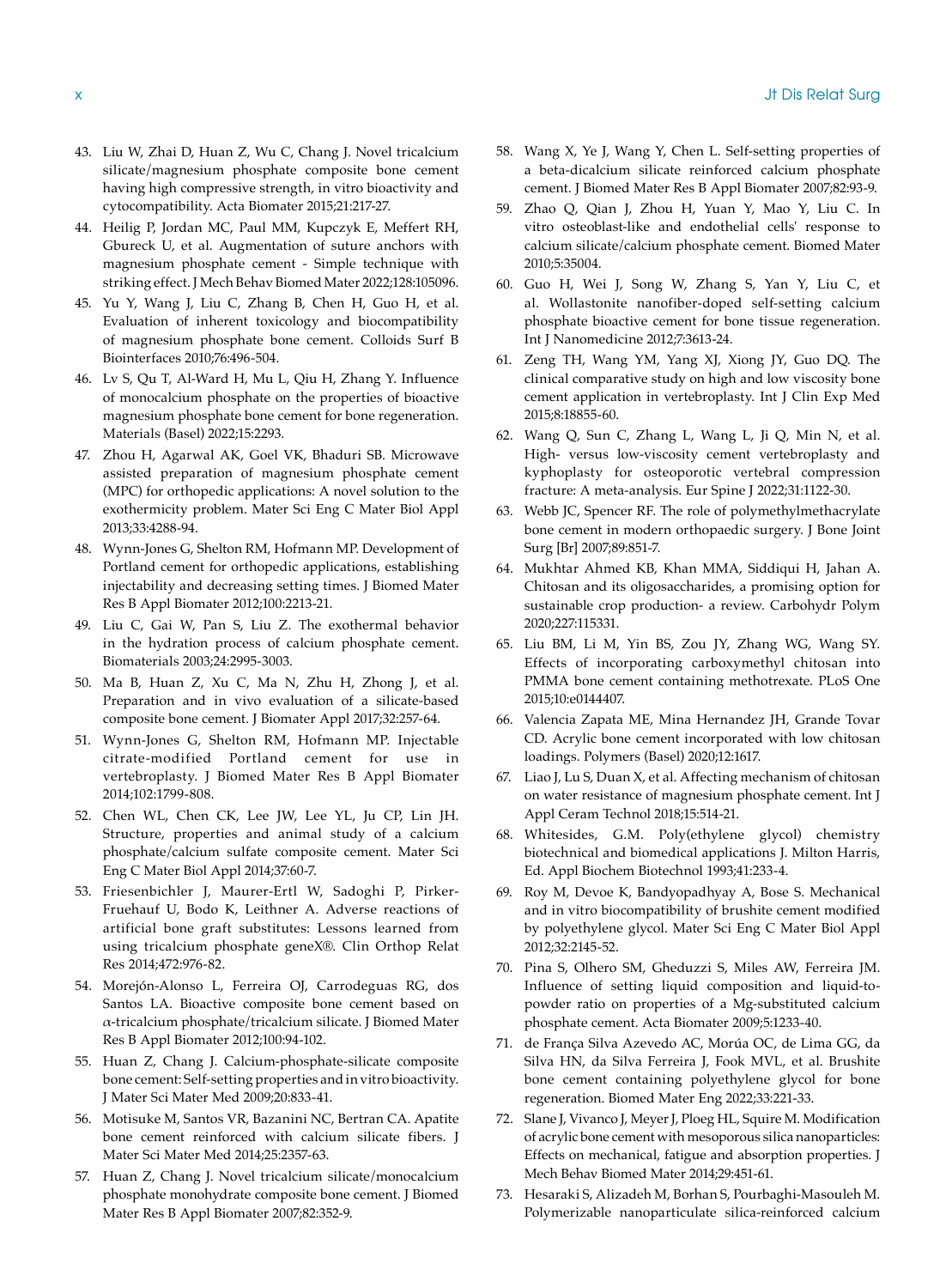phosphate bone cement. J Biomed Mater Res B Appl Biomater 2012;100:1627-35.

- 74. Wang S, Xu C, Yu S, Wu X, Jie Z, Dai H. Citric acid enhances the physical properties, cytocompatibility and osteogenesis of magnesium calcium phosphate cement. J Mech Behav Biomed Mater 2019;94:42-50.
- 75. Zhang F, Zhu H, Wang G, Xie J, Tao Y, Xia W, et al. Preparation and characterization of a silk fibroin/calcium sulfate bone cement. J Biomed Mater Res B Appl Biomater 2018;106:512-9.
- 76. Xu R, Lian X, Shen Y, Zhang Y, Niu B, Zhang S, et al. Calcium sulfate bone cements with nanoscaled silk fibroin as inducer. J Biomed Mater Res B Appl Biomater 2019;107:2611-9.
- 77. Xia Y, Guo Y, Yang Z, Chen H, Ren K, Weir MD, et al. Iron oxide nanoparticle-calcium phosphate cement enhanced the osteogenic activities of stem cells through WNT/βcatenin signaling. Mater Sci Eng C Mater Biol Appl 2019;104:109955.
- 78. Xia Y, Chen H, Zhang F, Wang L, Chen B, Reynolds MA, et al. Injectable calcium phosphate scaffold with iron oxide nanoparticles to enhance osteogenesis via dental pulp stem cells. Artif Cells Nanomed Biotechnol 2018;46(sup1):423-33.
- 79. Srimaneepong V, Thanamee T, Wattanasirmkit K, Muangsawat S, Matangkasombut O. Efficacy of lowmolecular weight chitosan against Candida albicans biofilm on polymethyl methacrylate resin. Aust Dent J 2021;66:262-9.
- 80. Balato G, Roscetto E, Vollaro A, Galasso O, Gasparini G, Ascione T, et al. Bacterial biofilm formation is variably inhibited by different formulations of antibiotic-loaded bone cement in vitro. Knee Surg Sports Traumatol Arthrosc 2019;27:1943-52.
- 81. Stevens CM, Tetsworth KD, Calhoun JH, Mader JT. An articulated antibiotic spacer used for infected total knee arthroplasty: A comparative in vitro elution study of Simplex and Palacos bone cements. J Orthop Res 2005;23:27-33.
- 82. Grubhofer F, Imam MA, Wieser K, Achermann Y, Meyer DC, Gerber C. Staged revision with antibiotic spacers for shoulder prosthetic joint infections yields high infection control. Clin Orthop Relat Res 2018;476:146-52.
- 83. Opalko M, Bösebeck H, Vogt S. Properties and clinical application safety of antibiotic-loaded bone cement in kyphoplasty. J Orthop Surg Res 2019;14:238.
- 84. Chang YH, Tai CL, Hsu HY, Hsieh PH, Lee MS, Ueng SW. Liquid antibiotics in bone cement: An effective way to improve the efficiency of antibiotic release in antibiotic loaded bone cement. Bone Joint Res 2014;3:246-51.
- 85. McConoughey SJ, Howlin RP, Wiseman J, Stoodley P, Calhoun JH. Comparing PMMA and calcium sulfate as carriers for the local delivery of antibiotics to infected surgical sites. J Biomed Mater Res B Appl Biomater 2015;103:870-7.
- 86. Sheikh Z, Abdallah MN, Hanafi AA, Misbahuddin S, Rashid H, Glogauer M. Mechanisms of in vivo degradation

and resorption of calcium phosphate based biomaterials. Materials (Basel) 2015;8:7913-25.

- 87. Ginebra MP, Canal C, Espanol M, Pastorino D, Montufar EB. Calcium phosphate cements as drug delivery materials. Adv Drug Deliv Rev 2012;64:1090-110.
- 88. Vorndran E, Geffers M, Ewald A, Lemm M, Nies B, Gbureck U. Ready-to-use injectable calcium phosphate bone cement paste as drug carrier. Acta Biomater 2013;9:9558-67.
- 89. Passuti N, Gouin F. Antibiotic-loaded bone cement in orthopedic surgery. Joint Bone Spine 2003;70:169-74.
- 90. Walker LC, Baker P, Holleyman R, Deehan D. Microbial resistance related to antibiotic-loaded bone cement: A historical review. Knee Surg Sports Traumatol Arthrosc 2017;25:3808-17.
- 91. Schumacher M, Lode A, Helth A, Gelinsky M. A novel strontium(II)-modified calcium phosphate bone cement stimulates human-bone-marrow-derived mesenchymal stem cell proliferation and osteogenic differentiation in vitro. Acta Biomater 2013;9:9547-57.
- 92. Lode A, Heiss C, Knapp G, Thomas J, Nies B, Gelinsky M, et al. Strontium-modified premixed calcium phosphate cements for the therapy of osteoporotic bone defects. Acta Biomater 2018;65:475-85.
- 93. Schumacher M, Wagner AS, Kokesch-Himmelreich J, Bernhardt A, Rohnke M, Wenisch S, et al. Strontium substitution in apatitic CaP cements effectively attenuates osteoclastic resorption but does not inhibit osteoclastogenesis. Acta Biomater 2016;37:184-94.
- 94. Korovessis P, Mpountogianni E, Syrimpeis V, Baikousis A, Tsekouras V. Percutaneous injection of strontium containing hydroxyapatite versus polymethacrylate plus short-segment pedicle screw fixation for traumatic A2- and A3/AO-type fractures in adults. Adv Orthop 2018;2018:6365472.
- 95. Zhang J, Wu H, He F, Wu T, Zhou L, Ye J. Concentrationdependent osteogenic and angiogenic biological performances of calcium phosphate cement modified with copper ions. Mater Sci Eng C Mater Biol Appl 2019;99:1199-212.
- 96. Bernhardt A, Schamel M, Gbureck U, Gelinsky M. Osteoclastic differentiation and resorption is modulated by bioactive metal ions Co2+, Cu2+ and Cr3+ incorporated into calcium phosphate bone cements. PLoS One 2017;12:e0182109.
- 97. Parasaram V, Chowdhury A, Karamched SR, Siclari S, Parrish J, Nosoudi N. Bisphosphosphonate-calcium phosphate cement composite and its properties. Biomed Mater Eng 2019;30:323-31.
- 98. Matuszewski Ł, Turżańska K, Matuszewska A, Jabłoński M, Polkowska I, Mazurkiewicz T. Effect of implanted bisphosphonate-enriched cement on the trabecular microarchitecture of bone in a rat model using microcomputed tomography. Int Orthop 2013;37:1187-93.
- 99. Verron E, Pissonnier ML, Lesoeur J, Schnitzler V, Fellah BH, Pascal-Moussellard H, et al. Vertebroplasty using bisphosphonate-loaded calcium phosphate cement in a standardized vertebral body bone defect in an osteoporotic sheep model. Acta Biomater 2014;10:4887-95.